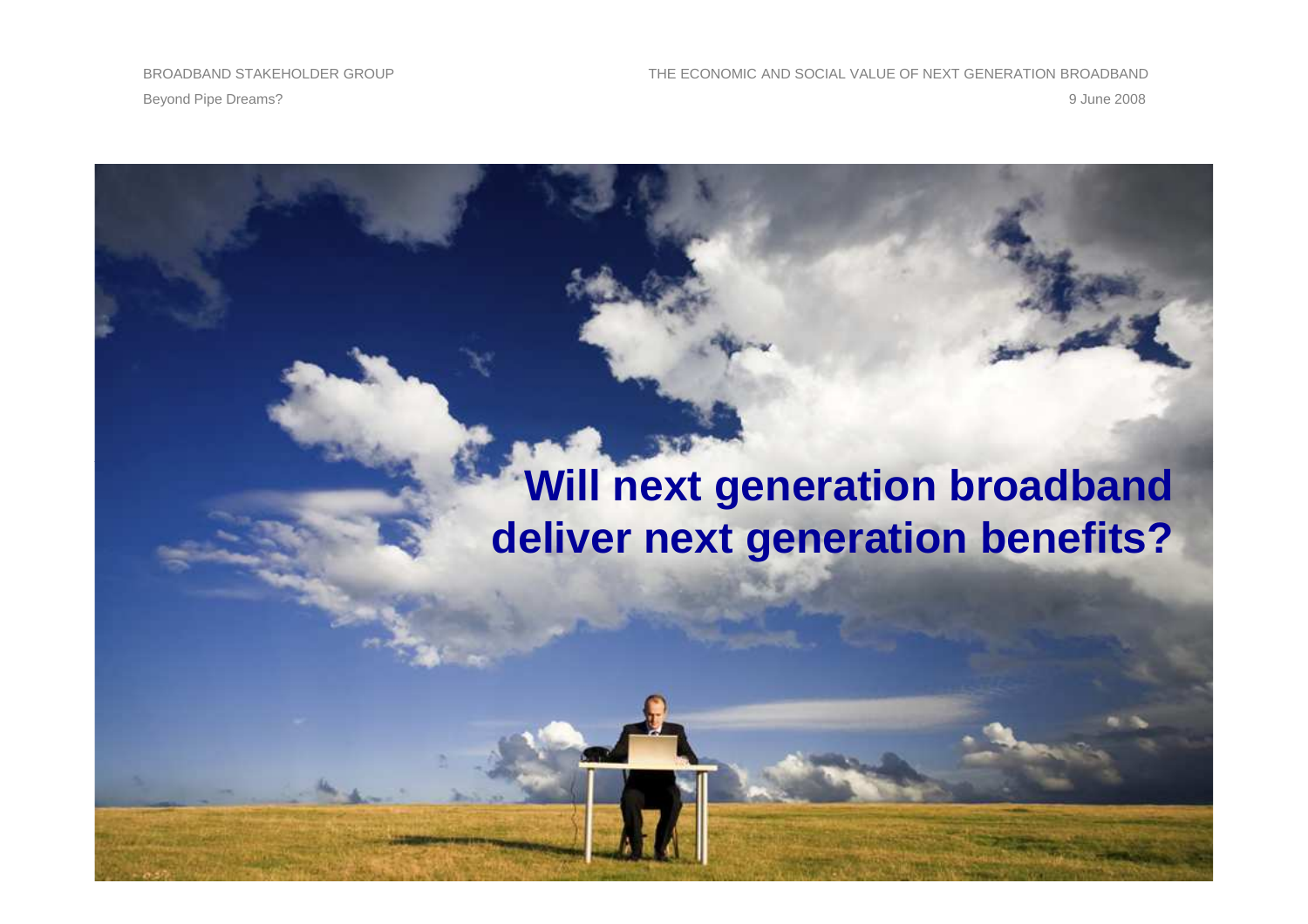Beyond Pipe Dreams?9 June 2008

#### **Structure**

- Background
- The cost benefit framework
- Thoughts on timing
- Thoughts on coverage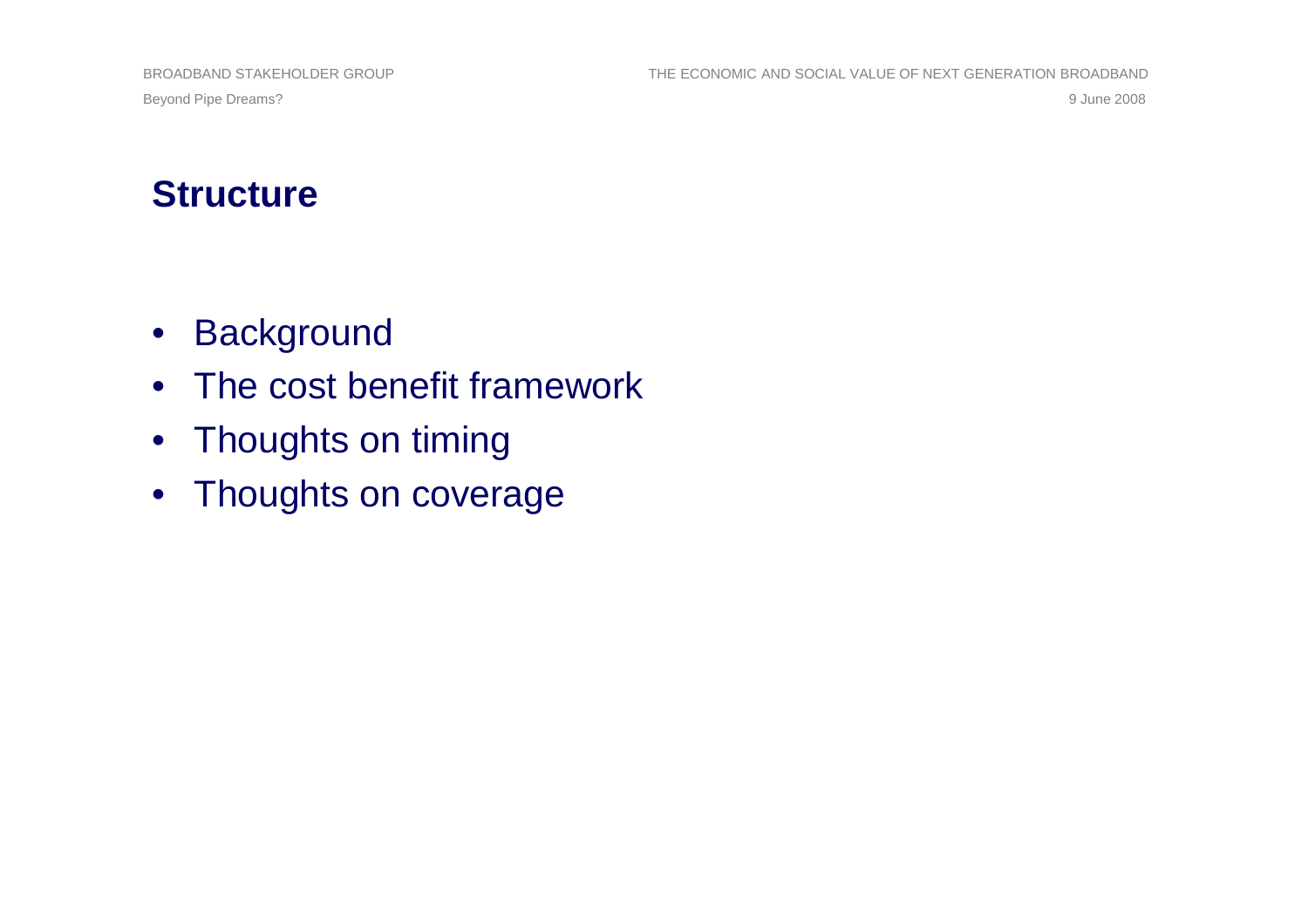#### **Value attributes of next generation broadband**

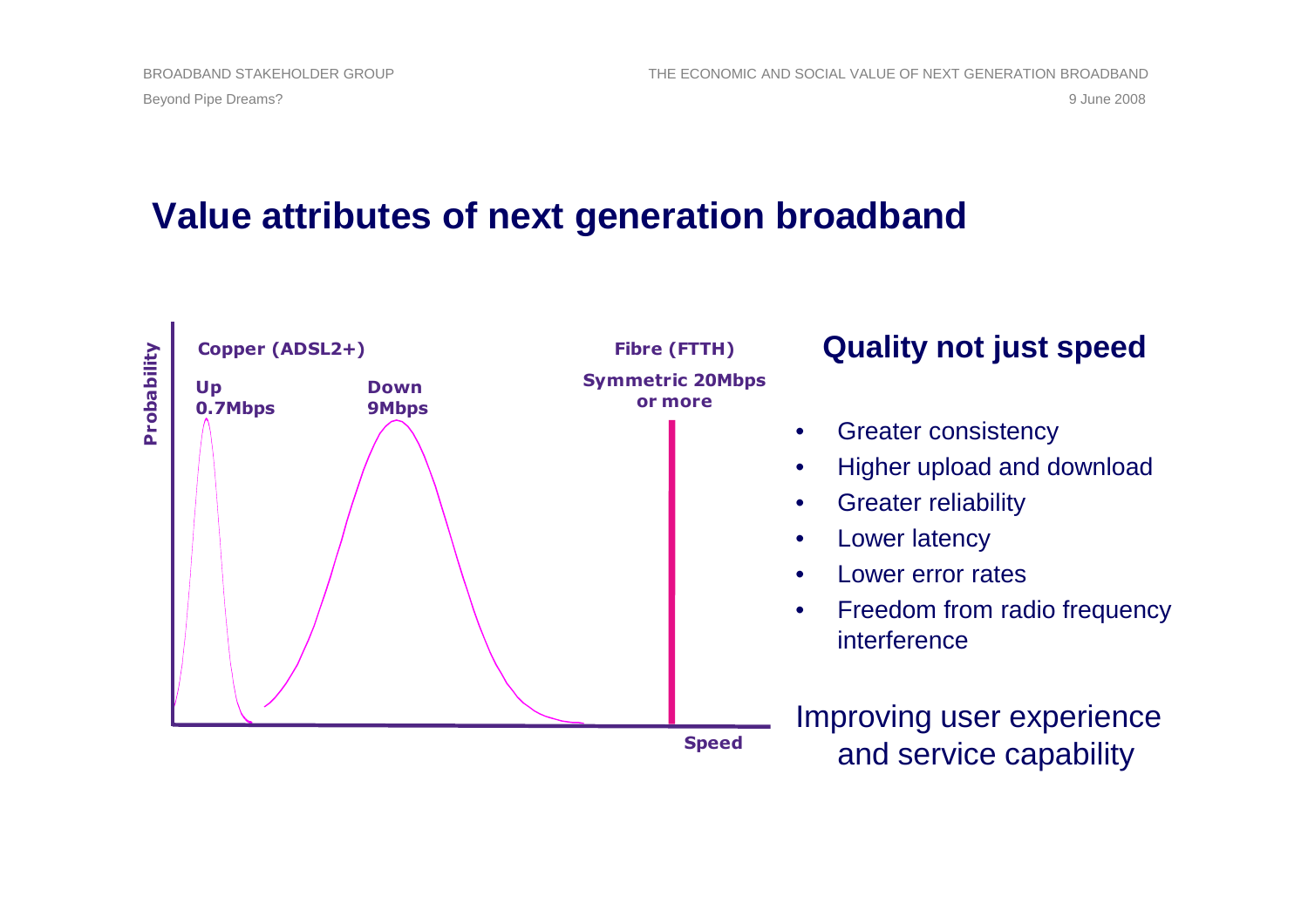BROADBAND STAKEHOLDER GROUP THE ECONOMIC AND SOCIAL VALUE OF NEXT GENERATION BROADBAND9 June 2008 9 June 2008

#### **Cost-benefit framework**

- Scenarios and counterfactual
- Private costs
- Benefits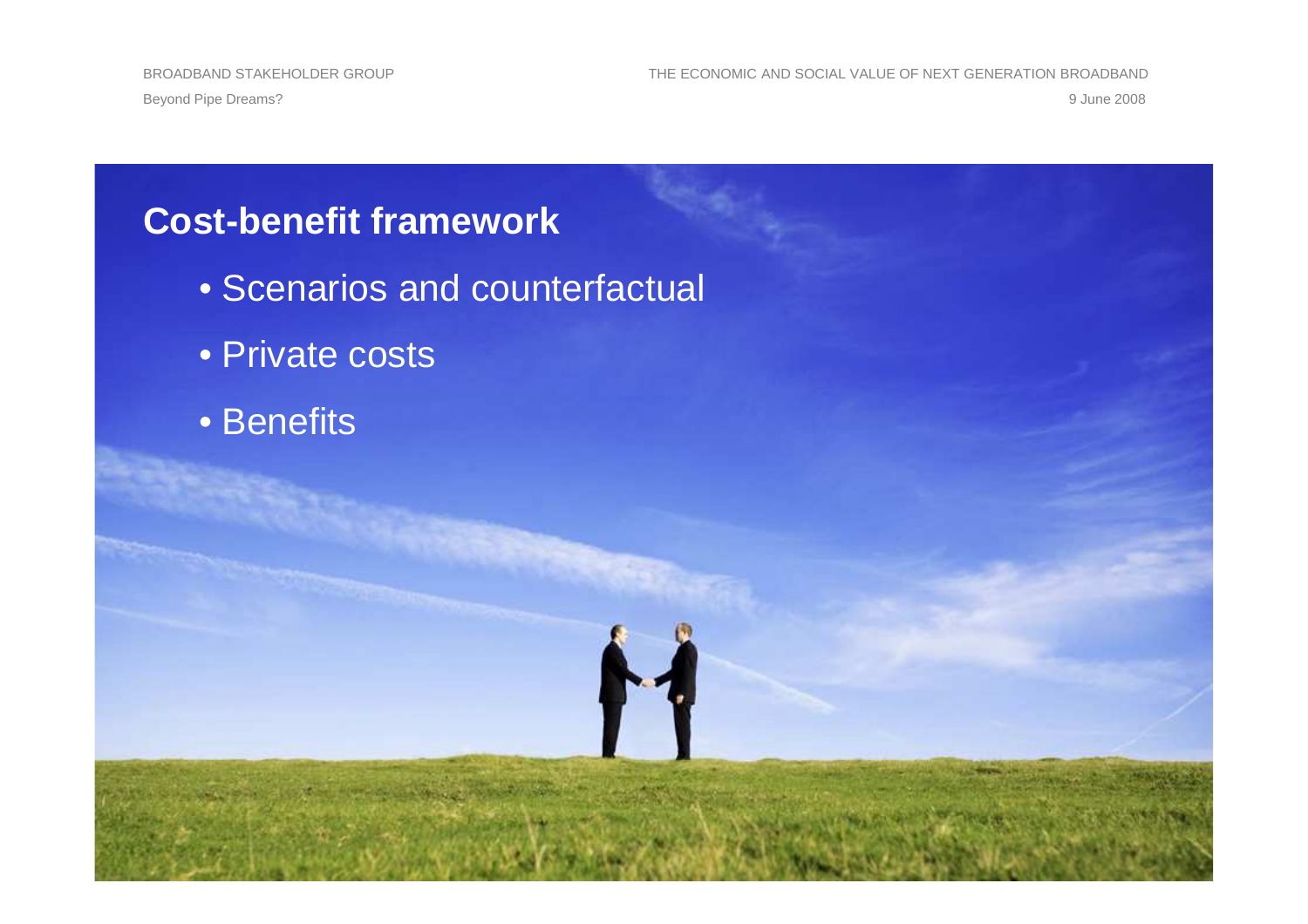Beyond Pipe Dreams?9 June 2008

#### **Scenarios and counterfactual**

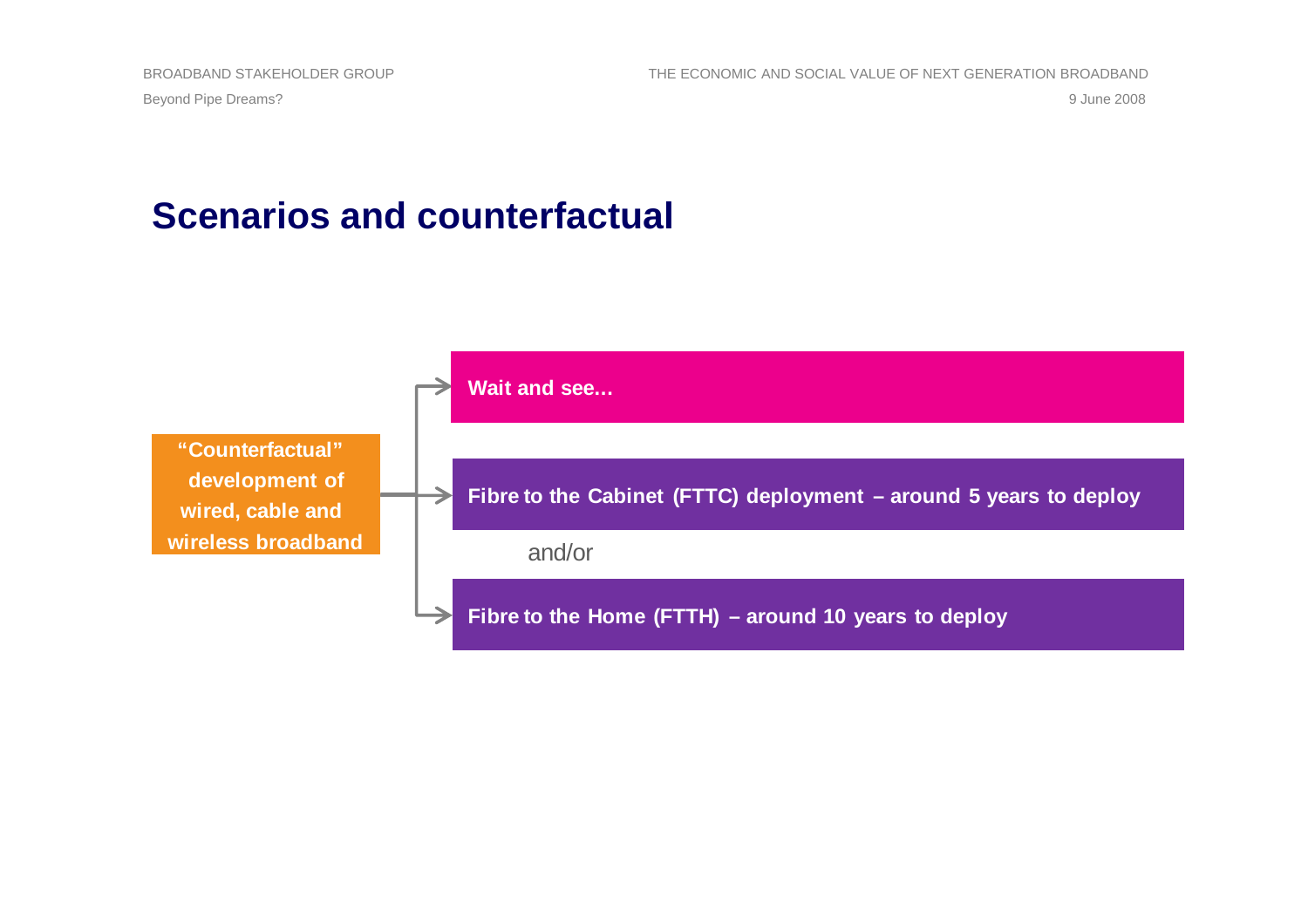#### **Cost assumptions (80 per cent coverage/ 100 per cent take up)**

• FTTC  $£5.3$  bn • FTTH (overlay) £16.1 bn• FTTH (replacement) £12 bn (assuming 30 per cent opex saving)

#### Cost assumptions based on international data (mainly United States)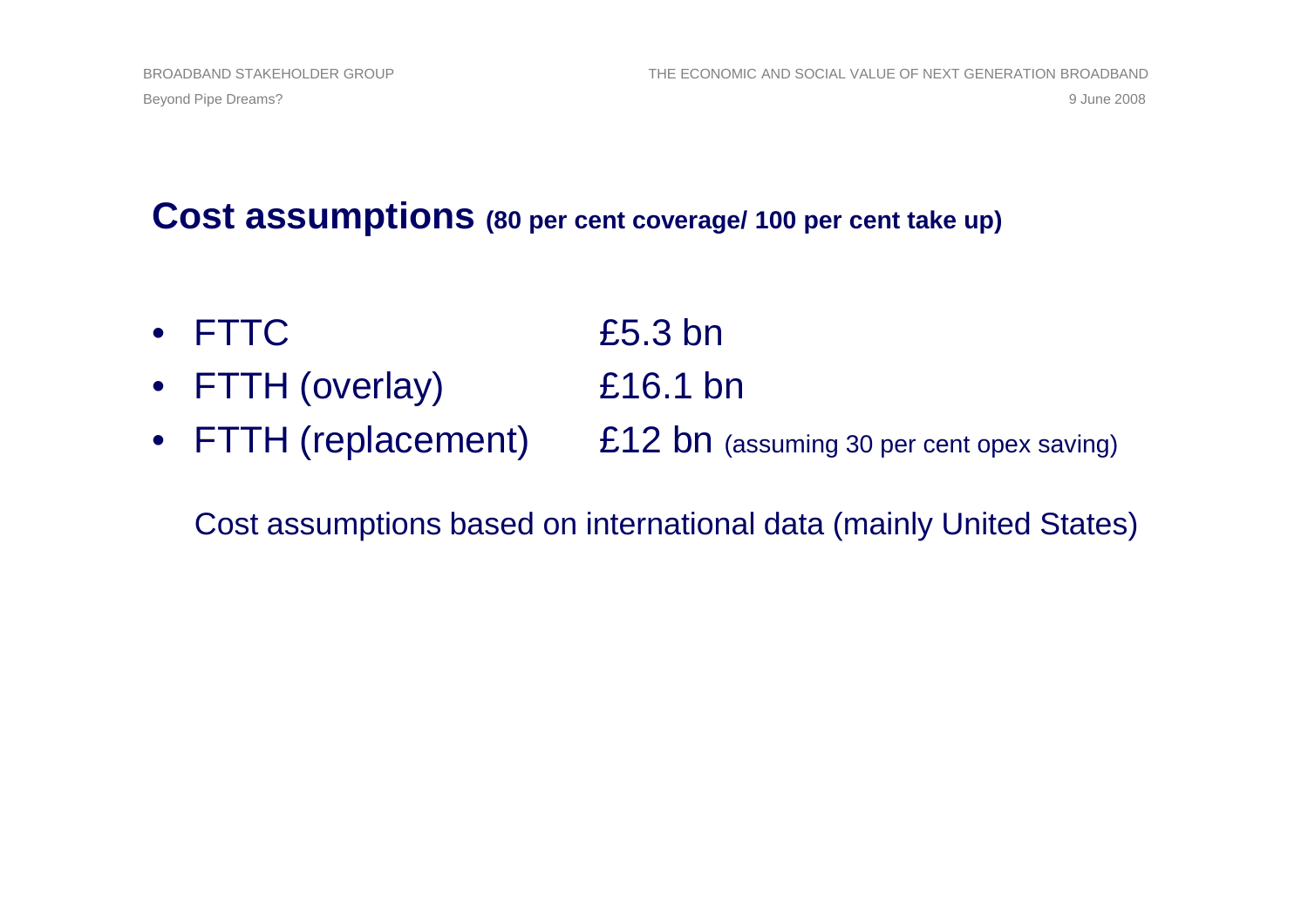### **Private value**

- Saving time doing existing things (efficiency)
- Doing more existing things (expansion)
- Doing new things (transformation)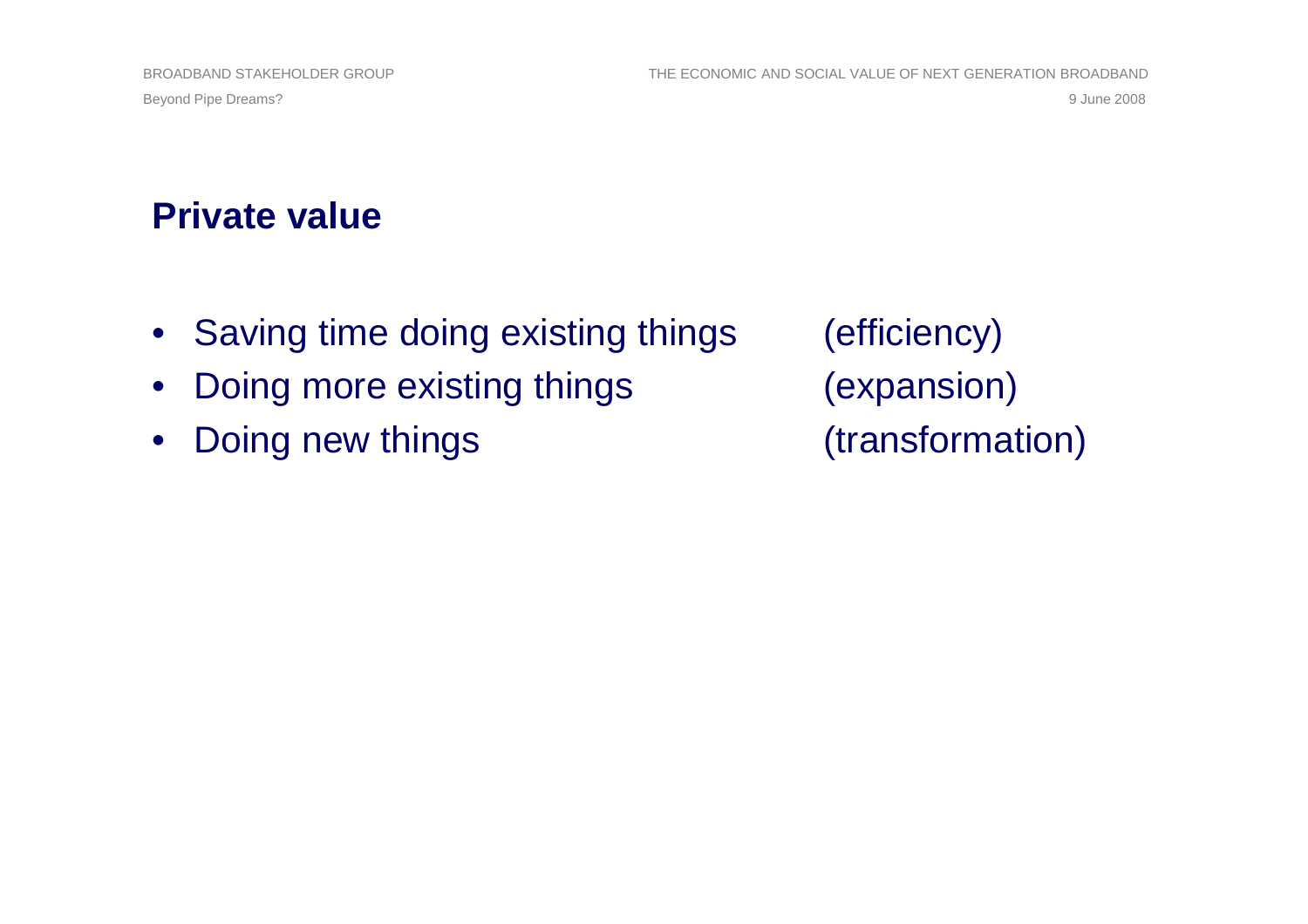### **Wider economic value**

- Non-appropriable private value
- Externality
- Piracy
- Network effects
- Spill-over and virtual agglomeration
- Competition
- Resilience and adaptability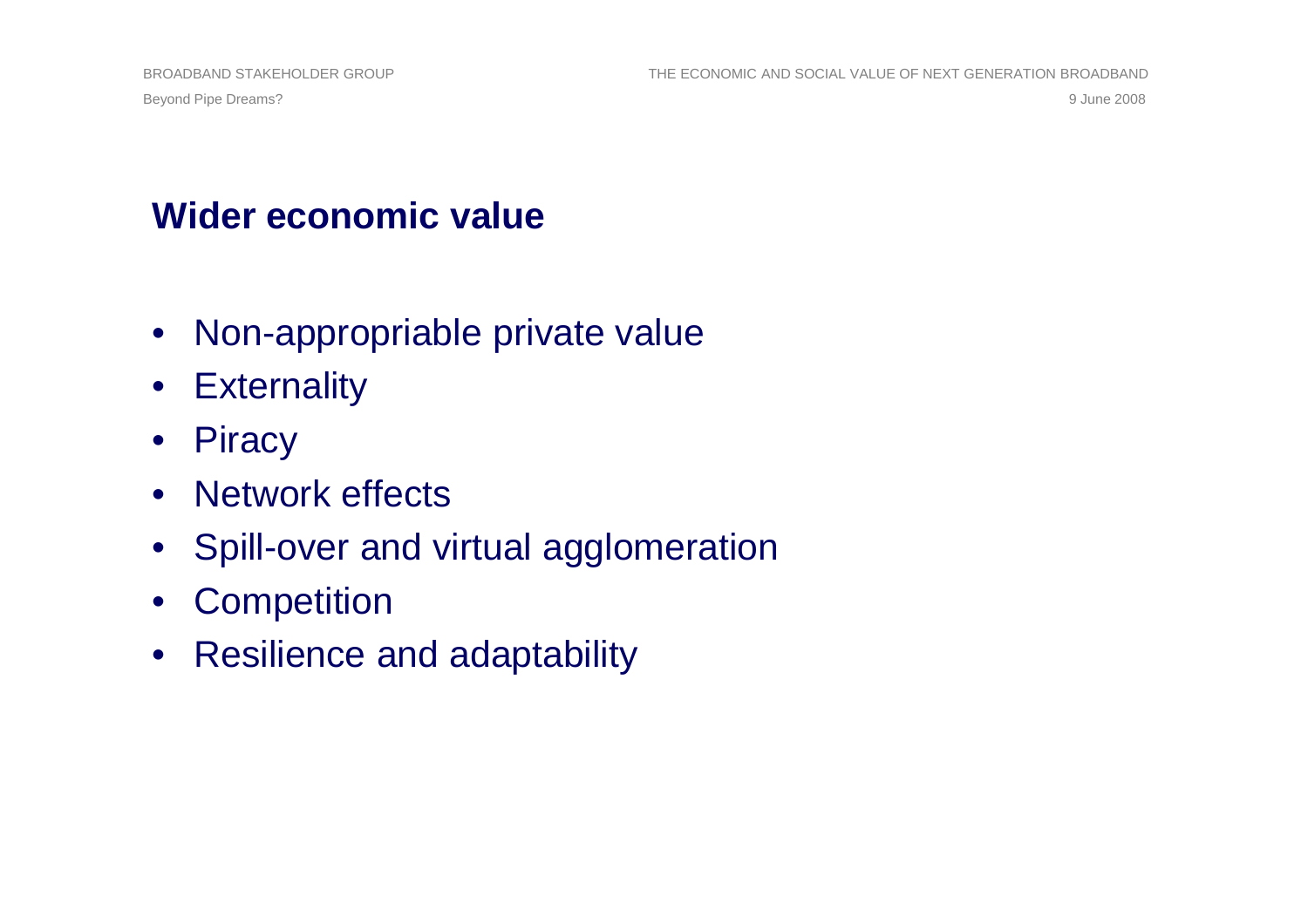### **Wider social value**

- Educated citizens
- Informed democracy
- Cultural undertsnading
- Community and inclusion
- Privacy
- Social capital, resilience and trust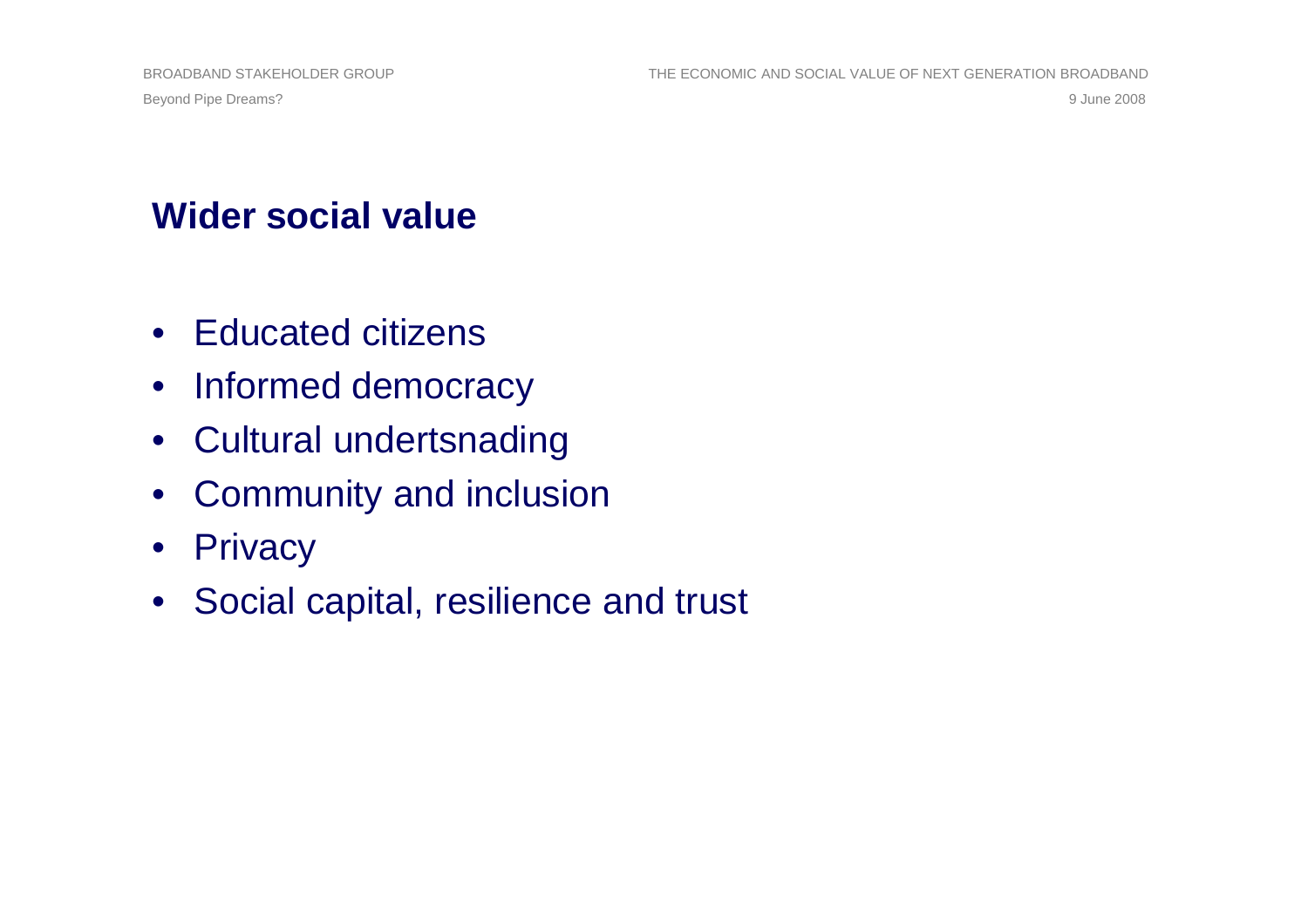## **Cost benefit framework**

| <b>Private</b>                               | <b>Wider economic</b>                          | <b>Wider social</b>                             | <b>Pseudo</b><br>(not counted)                    |
|----------------------------------------------|------------------------------------------------|-------------------------------------------------|---------------------------------------------------|
|                                              |                                                |                                                 |                                                   |
| Private costs:                               | Non-appropriable private                       | <b>Educated citizens</b>                        | <b>Pseudo externalities</b>                       |
| <b>FTTC</b><br>(i)<br>(ii)<br>FTTH (overlay) | <b>Externality</b>                             | Informed democracy and<br>freedom of expression | Asset price changes (if<br>already captured under |
| FTTH (replacement)<br>(iii)                  | Piracy                                         | Cultural understanding                          | private cost-benefit)                             |
| Private benefits:                            | Network effects<br>agglomeration               | Belonging to a                                  | <b>Employment effects</b>                         |
| <b>Saving Time</b><br>(i)                    | Competition in telecoms                        | community and inclusion                         | "Competitiveness"                                 |
| Doing More<br>(ii)                           | sector and wider<br>economy                    | Privacy                                         |                                                   |
| Doing new things<br>(ii)                     |                                                | Social capital, resilience                      |                                                   |
|                                              | Resilience, adaptability<br>and policy options | and trust                                       |                                                   |
|                                              | Excess burden of<br>taxation                   |                                                 |                                                   |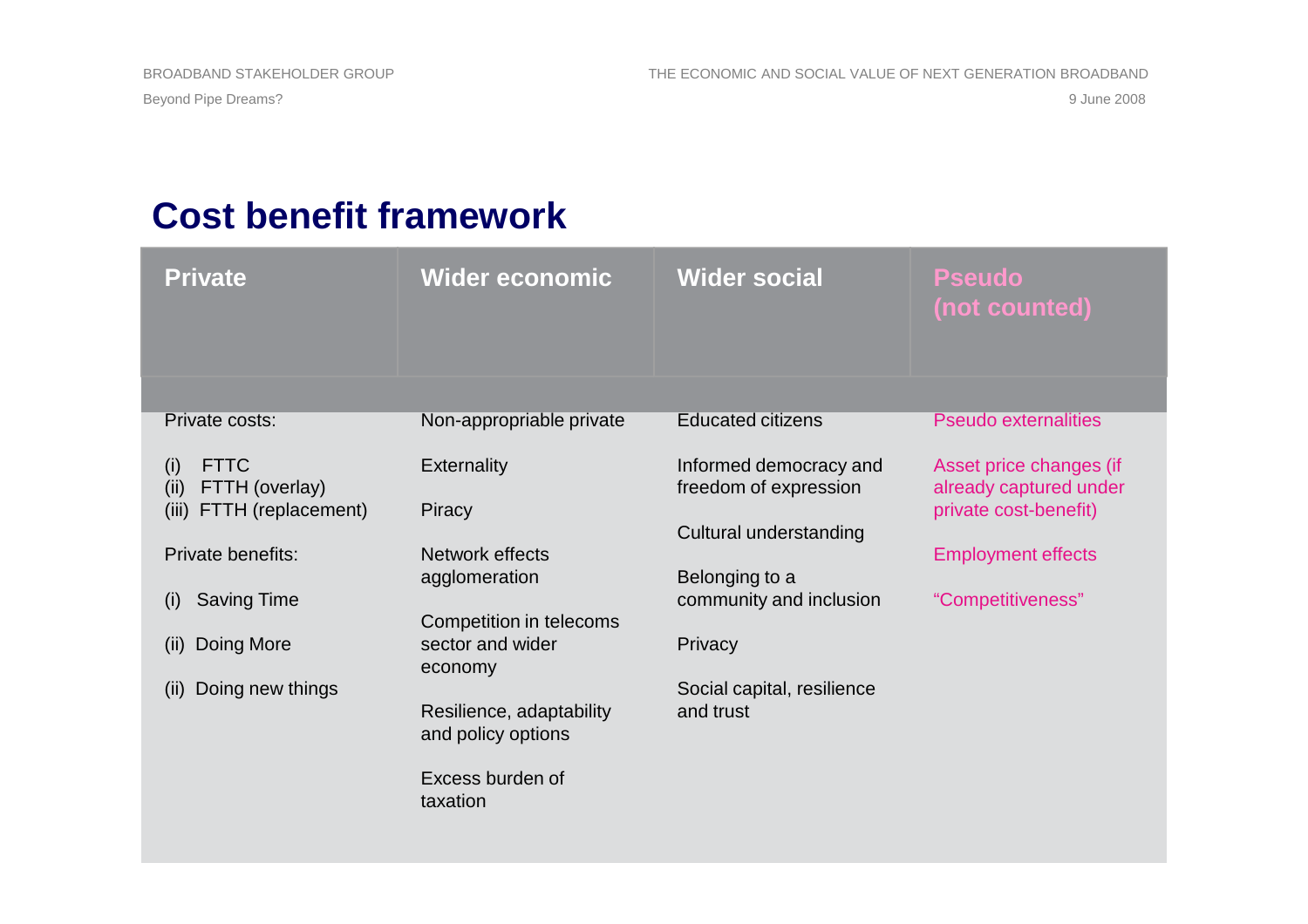BROADBAND STAKEHOLDER GROUP THE ECONOMIC AND SOCIAL VALUE OF NEXT GENERATION BROADBAND9 June 2008 9 June 2008

#### **Cost-benefit framework**

• Positive in the medium to long-term for the UK

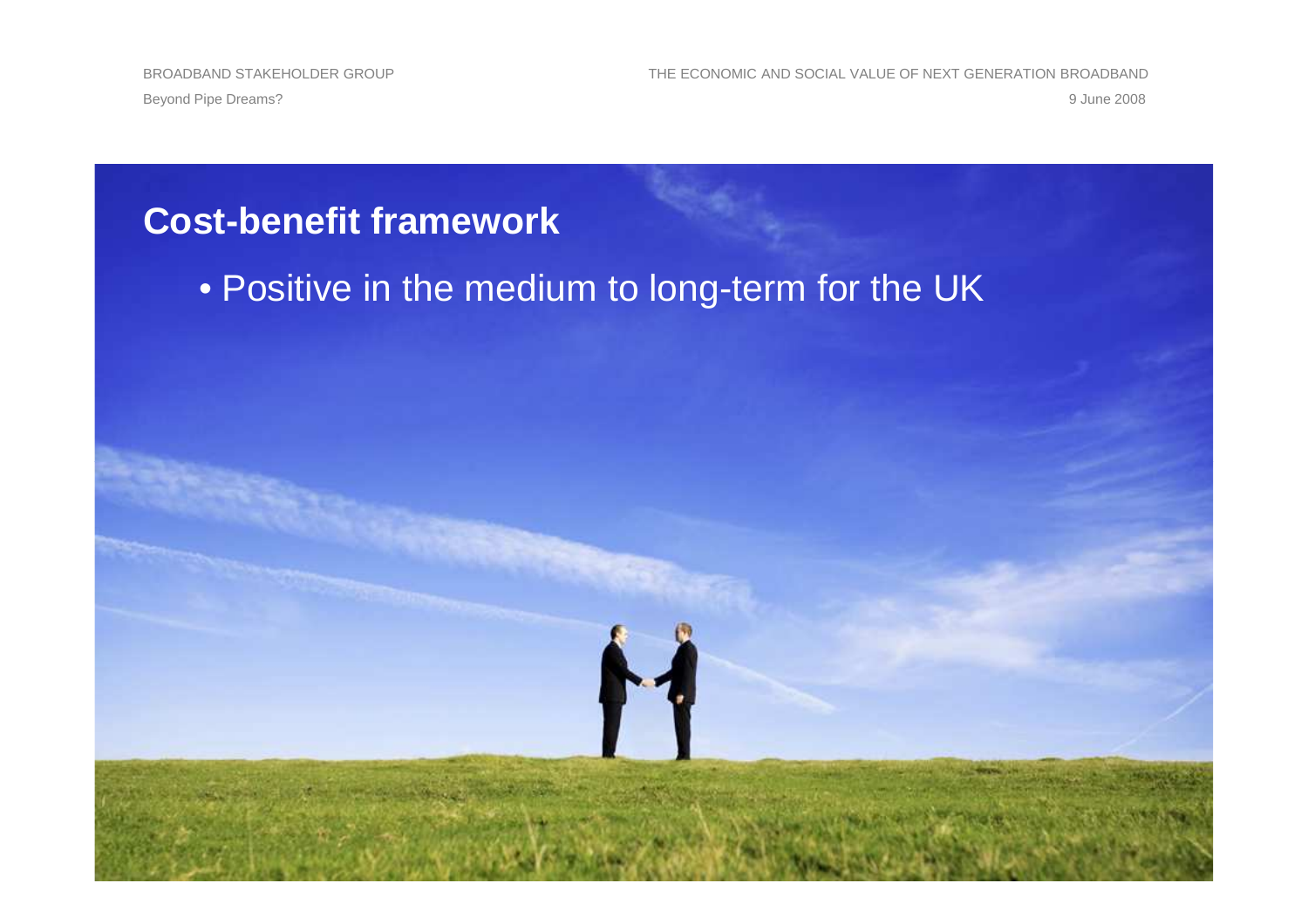#### **Indicative incremental annual costs and benefits**

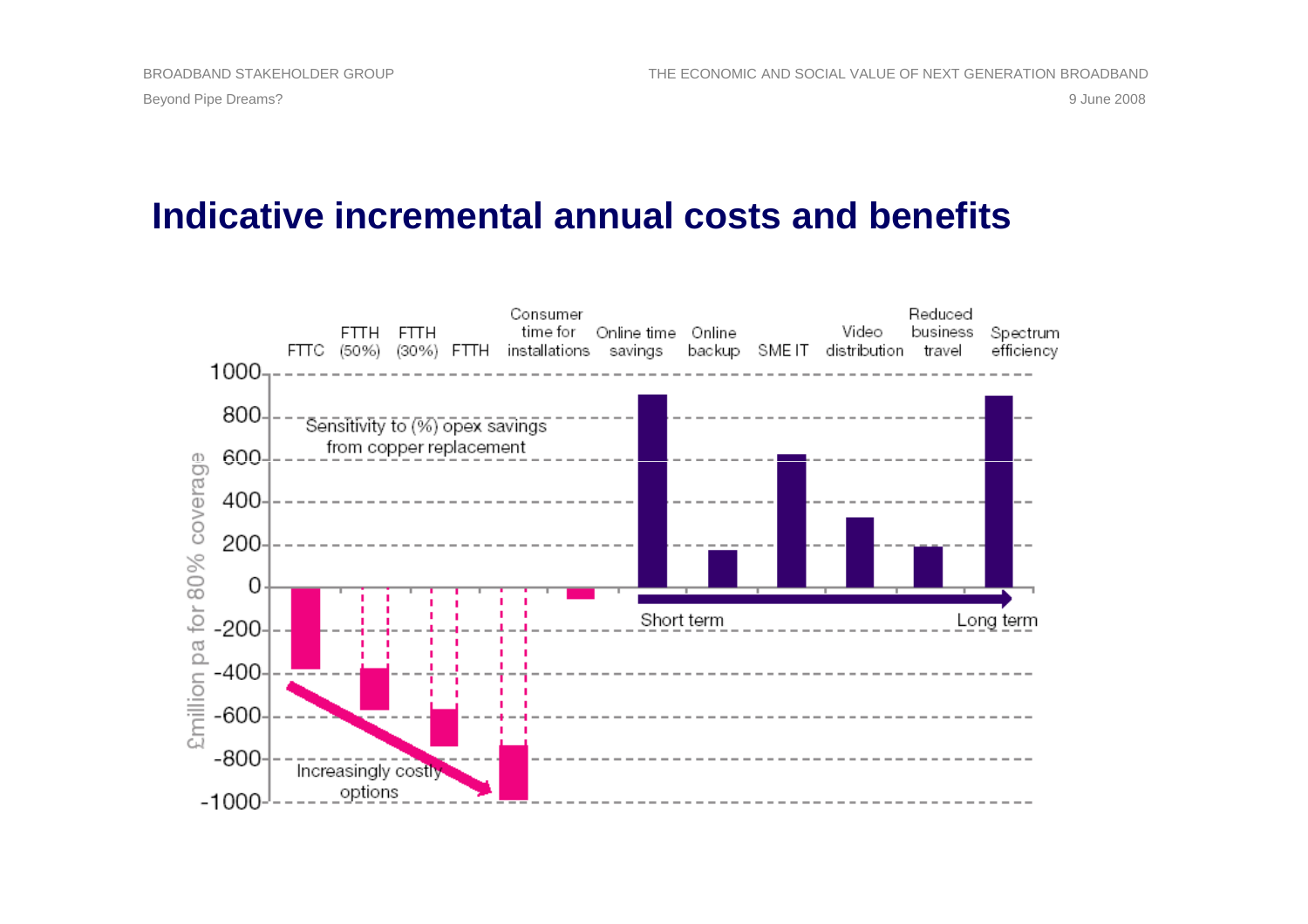### **Other qualitative incremental costs (-) & benefits (+)**

| <b>Scale</b>        | <b>Private</b>                                                                                                                                                                 | Wider economic                                                                                                   | <b>Wider social</b>                           |
|---------------------|--------------------------------------------------------------------------------------------------------------------------------------------------------------------------------|------------------------------------------------------------------------------------------------------------------|-----------------------------------------------|
| $(+++)$             | Un-quantified increase in<br>existing activity<br>Un-quantified new things                                                                                                     | Resilience, adaptability and<br>policy options<br>Spill-over and virtual<br>agglomeration benefits               | Social capital, resilience and<br>trust       |
| $(++)$              |                                                                                                                                                                                | Competition in wider economy                                                                                     | Educated citizens<br>Belonging to a community |
| $(+)$               |                                                                                                                                                                                | Value of leased exchange<br>land and buildings<br>Reduced traffic congestion<br>Network effects                  | Informed democracy                            |
| Neutral-<br>unclear |                                                                                                                                                                                | Piracy<br>Competition in telecoms<br>Greenhouse gas emissions                                                    | Cultural understanding<br>Privacy             |
| $(-)$               | Core network enhancement<br>Costs of transition from copper<br>to fibre with copper<br>replacement<br>Any change in operating costs<br>associated with FTTC or<br>FTTH overlay | Traffic congestion and other<br>disamenity during fibre build<br>Excess burden of taxation for<br>public funding |                                               |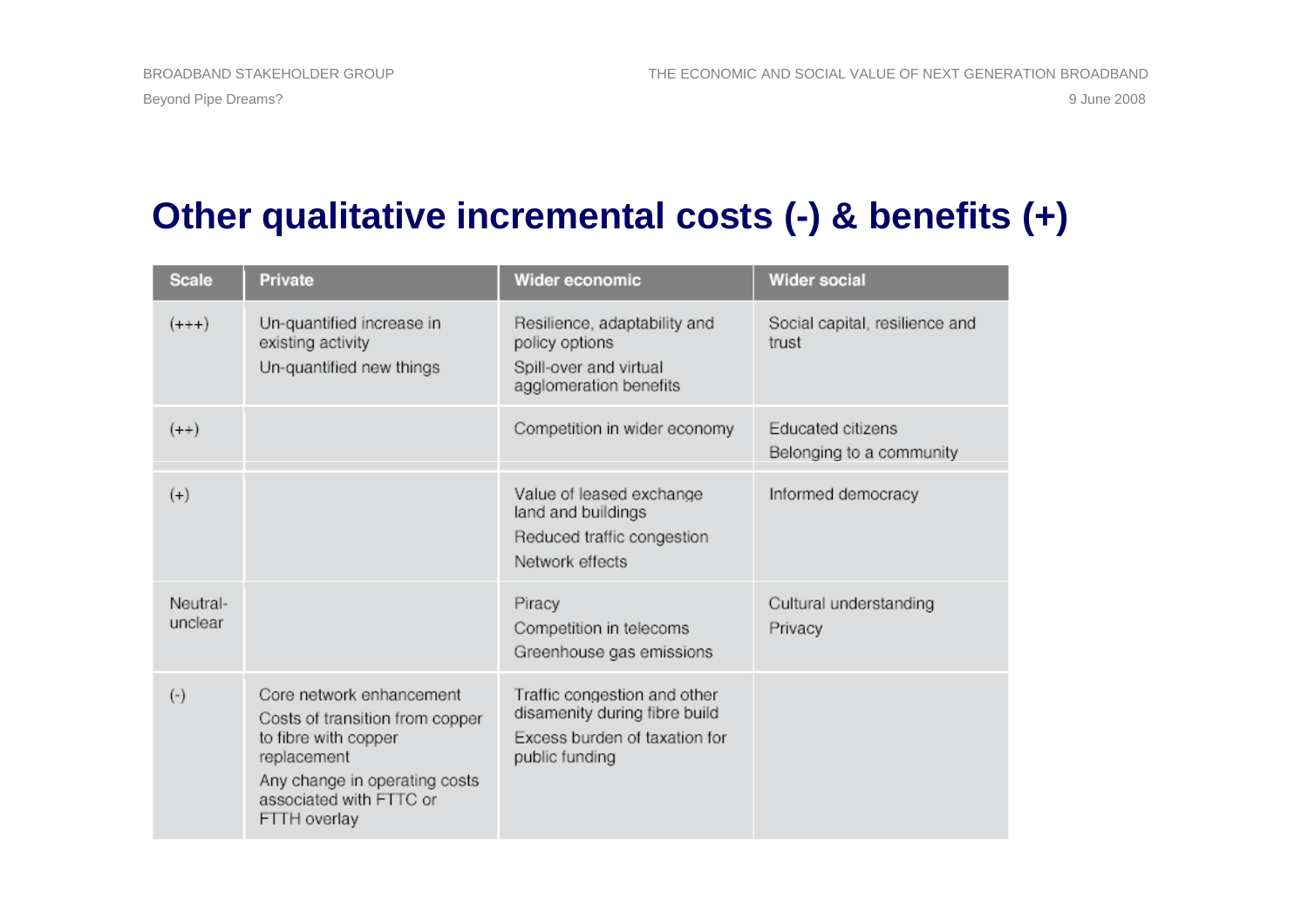Beyond Pipe Dreams?9 June 2008

BROADBAND STAKEHOLDER GROUP THE ECONOMIC AND SOCIAL VALUE OF NEXT GENERATION BROADBAND 9 June 2008

**Timing**• **jump in now or wait?**

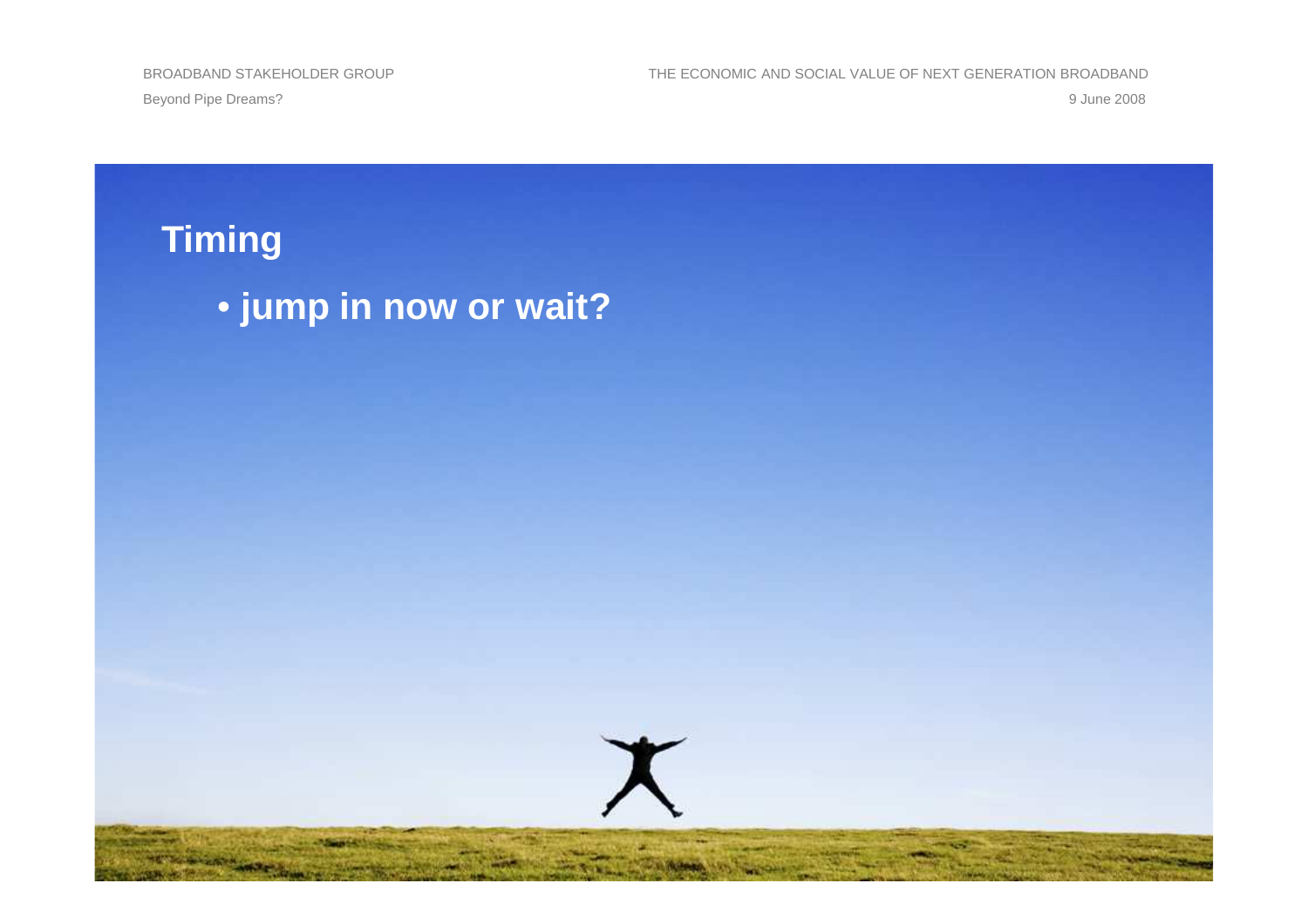BROADBAND STAKEHOLDER GROUP THE ECONOMIC AND SOCIAL VALUE OF NEXT GENERATION BROADBAND9 June 2008 9 June 2008

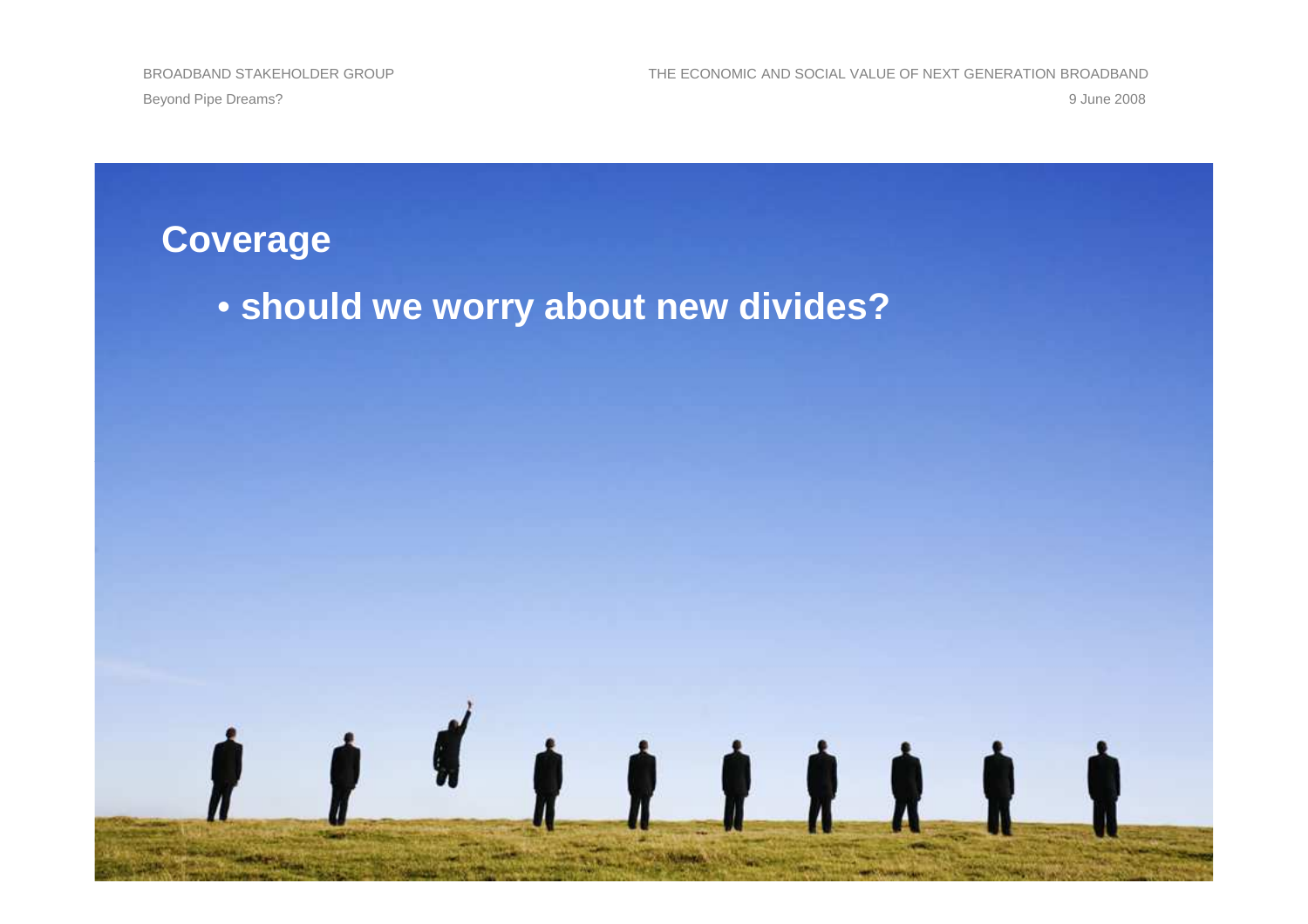BROADBAND STAKEHOLDER GROUP THE ECONOMIC AND SOCIAL VALUE OF NEXT GENERATION BROADBAND9 June 2008 9 June 2008

Beyond Pipe Dreams?